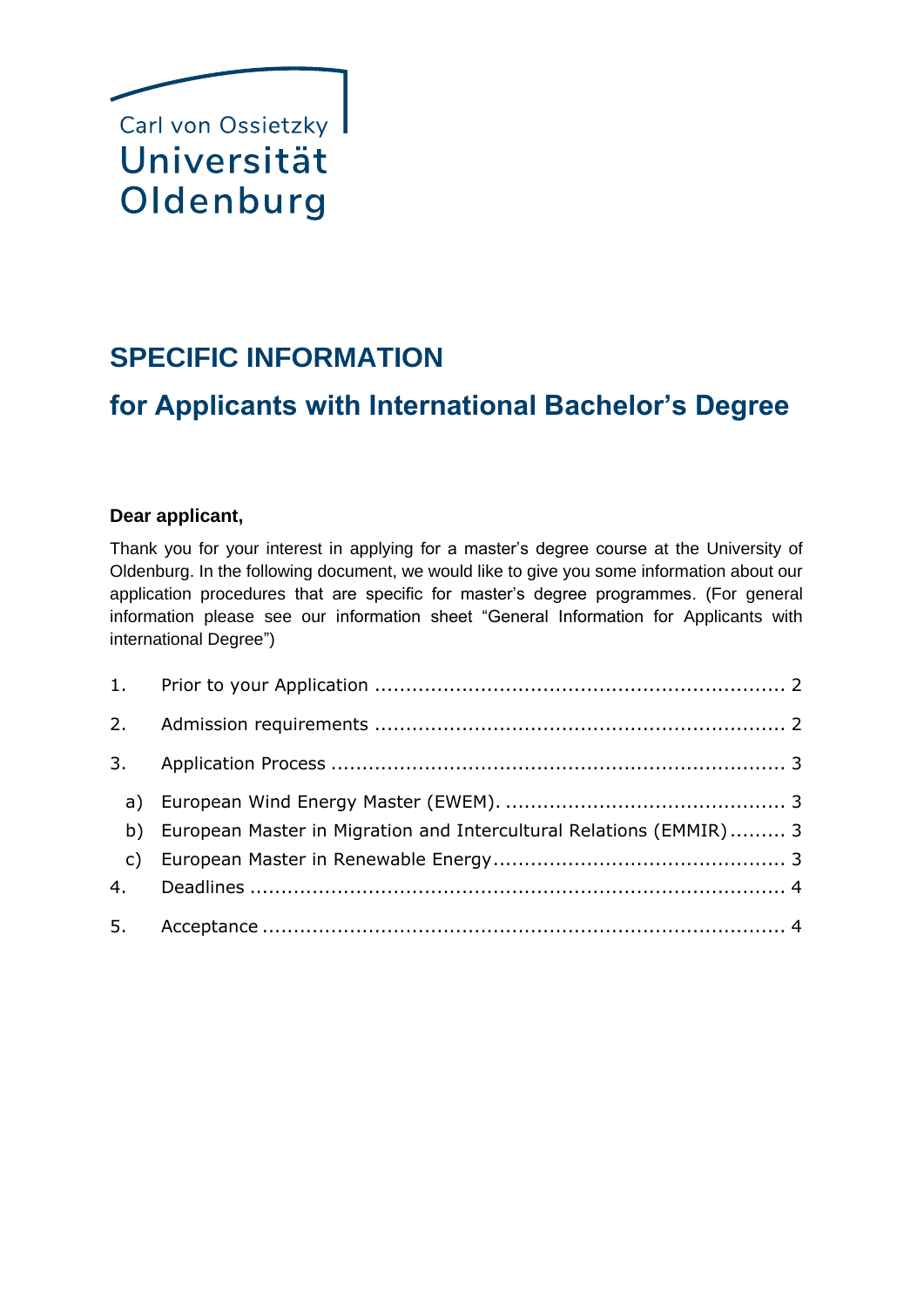# <span id="page-1-0"></span>**1. Prior to your Application**

Prior to your application, please make sure that you choose a degree programme that fits your skills and interests.

While thinking about the right programme, please keep in mind that master's programmes in the same field of study might focus on different aspects of this field. Therefore, it is possible that your bachelor's degree is closely related to the field but did not professionally qualify you for the specific master's programme of the University of Oldenburg.

You might therefore keep the option in mind to apply for the related bachelor's programme as well, get credit for your passed examinations and register for the master's programme with your bachelor's degree from the University of Oldenburg.

#### <span id="page-1-1"></span>**2. Admission requirements**

Since the admission requirements of different degree programmes may vary, always check the information website of the respective degree programme for its valid admission requirements.

In general, you need:

- Bachelor's Degree (if available: Diploma Supplement)
- Transcript of Records
- Proof of your German language proficiency (applicants for courses with English as the only medium of instruction do not need German proficiency)

In addition, you might also need:

- Proof of your English proficiency (or other languages)
- Letter of Motivation
- CV/Résumé
- Special Application Form
- Proof of work experience

For some degree courses, native speakers of English do not need to present further proof of English language proficiency, for other programmes, having graduated from an Englishspeaking secondary school is sufficient proof of English language proficiency. Please read the requirements for the proof of language proficiency for your specifically desired programme thoroughly.

Please also note: In some degree programs there is a time limit (e.g. two years) for the validity of the language certificate.

**VISITOR ADDRESS** StudentServiceCenter Building A12 Room 1-108

D - 26129 Oldenburg **OFFICE HOURS**

Mon, Tue, Thu  $10.00 - 12.30$ Tue 14.30 – 16.30 **EMAIL AND PHONE** Admission for master's degree courses [admission.master@uol.de](mailto:admission.master@uol.de) (04 41) 7 98 – 2517

**INTERNET** <https://uol.de/en/admissions-office>



**International Students** in Oldenburg find us on facebook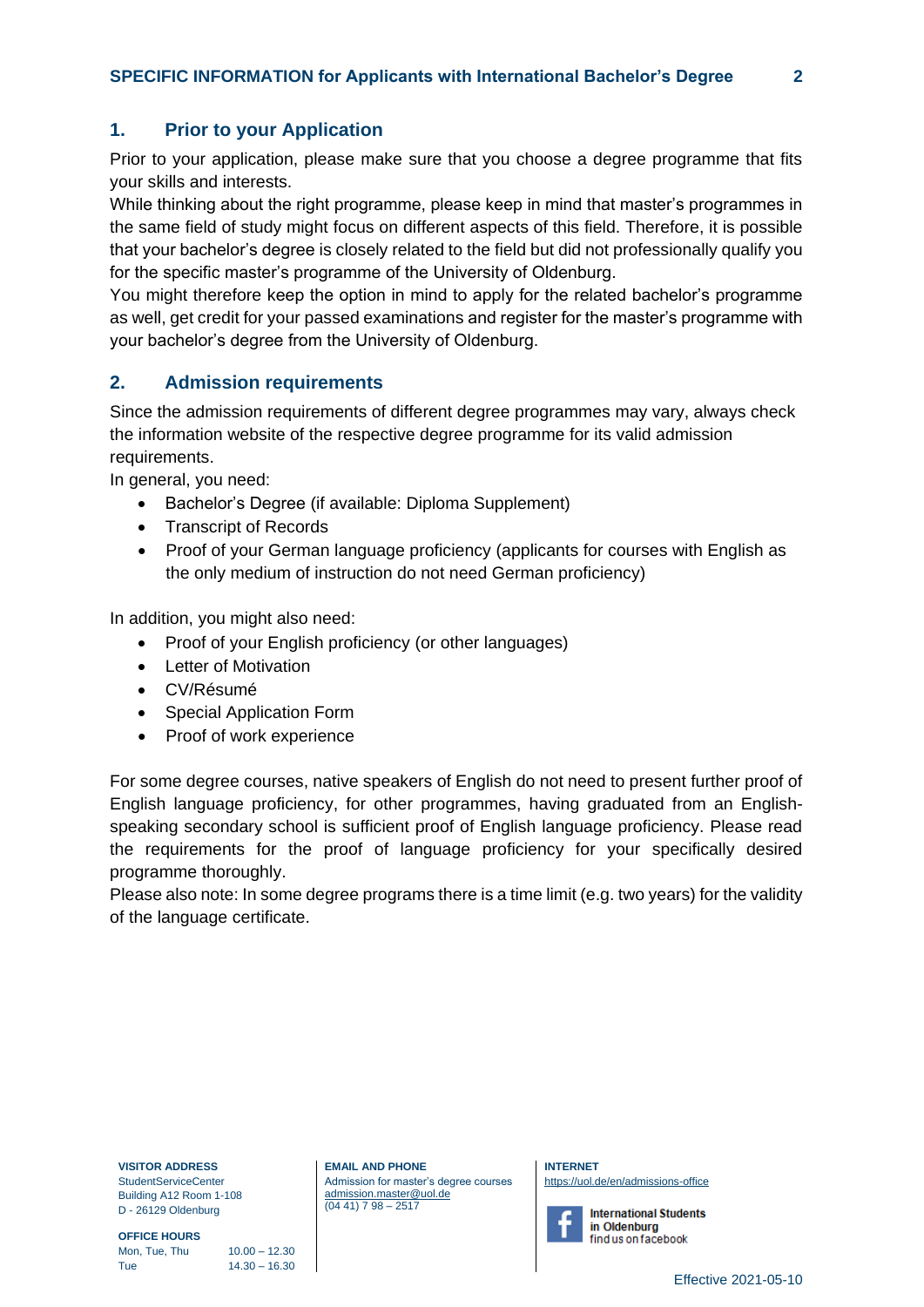# <span id="page-2-0"></span>**3. Application Process**

In general, applications from students with international degrees who wish to study at the University of Oldenburg are processed by the Service Centre for International Applications for Study, [uni-assist](https://www.uni-assist.de/en/) e.V (https://www.uni-assist.de/en/). You can get information on the recent status of your application by contacting the registrar's office of the University of Oldenburg.

However, there are some master's programmes for which the application process is different. These programmes are:

- [European Wind Energy Master \(EWEM\)](http://ewem.tudelft.nl/)
- [European Master in Migration and Intercultural Relations \(EMMIR\)](https://uol.de/en/students/course-of-study?id_studg=549)
- [European Master in Renewable Energy \(EUREC\)](https://uol.de/en/students/course-of-study?id_studg=558)

For these programmes the registrar's office does not have any information on the current status of your application. Please contact the respective programme coordinator.

<span id="page-2-1"></span>a) European Wind Energy Master (EWEM).

Information on the programme:<http://ewem.tudelft.nl/>

If you wish to apply for the 2022-2024 EWEM programme, you can start the procedure as of October 15<sup>th</sup> 2021. This is conducted by the International Office of the TU Delft. How you can apply and which files you need to send in (digitally) is mentioned on their website: [https://www.tudelft.nl/ewem/apply/admission.](https://www.tudelft.nl/ewem/apply/admission)

<span id="page-2-2"></span>b) European Master in Migration and Intercultural Relations (EMMIR)

Information on the programme: <https://uol.de/en/stud/549> <https://www.emmir.org/>

<span id="page-2-3"></span>– Applications for this programme are currently not possible. –

application, upload files, review and submit your application.

# c) European Master in Renewable Energy

Information on the programme: <https://uol.de/en/stud/558> <https://uol.de/en/eurec/>

The application process for Academic Year 2022/2023 will start in January 2022. The deadline to apply is 15<sup>th</sup> April 2022. The first thing applicants must do is to register with the EUREC website [\(https://master.eurec.be/how-to-apply/create-account/](https://master.eurec.be/how-to-apply/create-account/)). Afterwards you can create an

You can find more information on the application procedure at [https://master.eurec.be/how](https://master.eurec.be/how-to-apply/create-account/)[to-apply/](https://master.eurec.be/how-to-apply/create-account/)

**VISITOR ADDRESS** StudentServiceCenter Building A12 Room 1-108 D - 26129 Oldenburg

**OFFICE HOURS** Mon, Tue, Thu  $10.00 - 12.30$ Tue 14.30 – 16.30 **EMAIL AND PHONE** Admission for master's degree courses [admission.master@uol.de](mailto:admission.master@uol.de) (04 41) 7 98 – 2517

**INTERNET** <https://uol.de/en/admissions-office>

**International Students** in Oldenburg find us on facebook